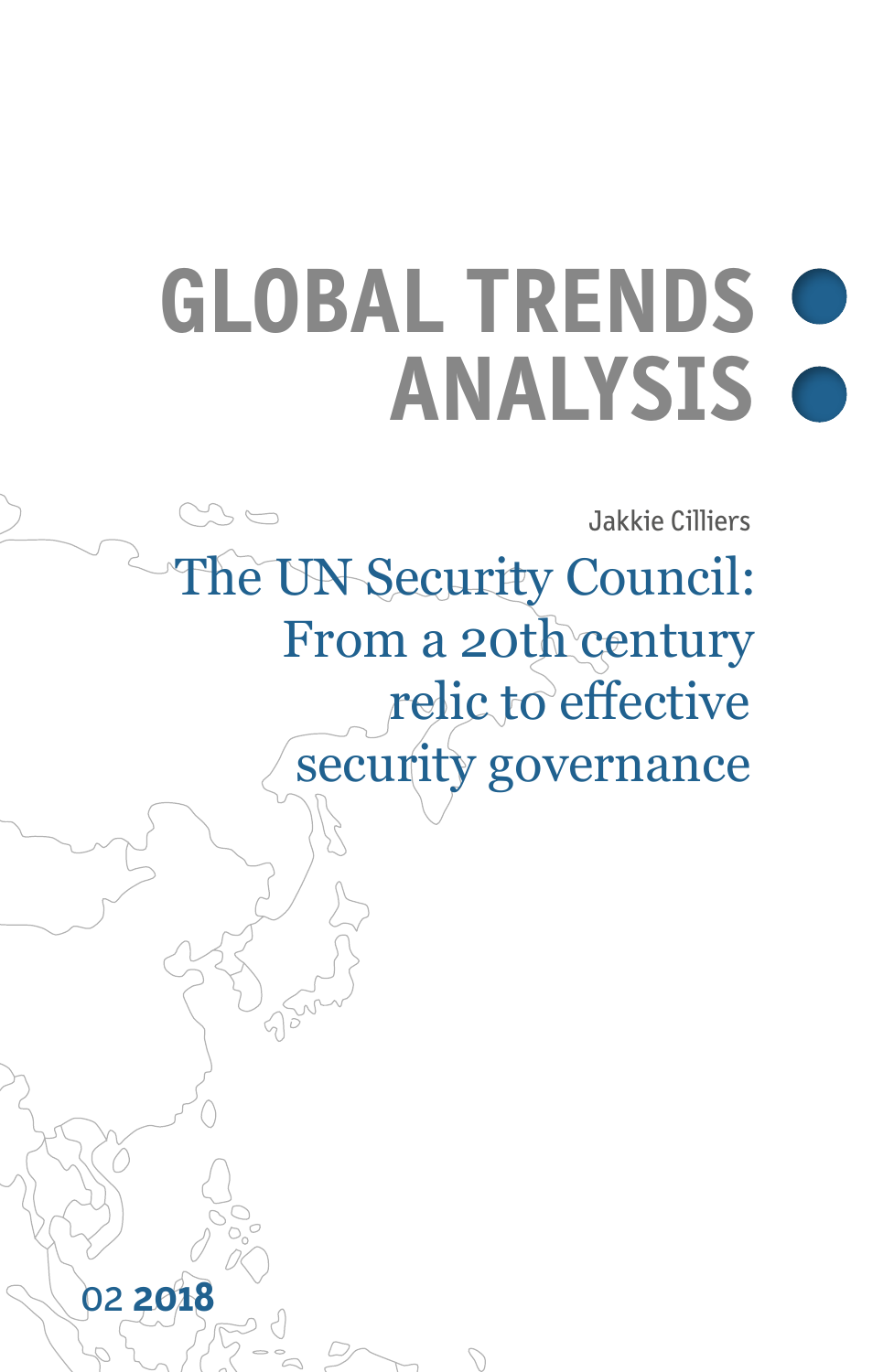#### IMPRINT

Published by Stiftung Entwicklung und Frieden/ Development and Peace Foundation (sef:) Dechenstr. 2, 53115 Bonn, Germany

#### Editorial Team

Bonn 2018

International members: Dr Adriana E. Abdenur (Instituto Igarapé, Rio de Janeiro), Professor Manjiao Chi (Xiamen University), Dr Jakkie Cilliers (Institute for Security Studies, Pretoria), Professor Ramy Lakkis (American University of Science and Technology, Beirut), Professor Siddharth Mallavarapu (Jawaharlal Nehru University, New Delhi), Professor Mzukisi Qobo (Johannesburg University)

Members representing the Development and Peace Foundation (sef:) and the Institute for Development and Peace (INEF): Professor Helmut Breitmeier (Justus Liebig University Giessen, Deputy Chairperson of the Executive Committee of the sef:), Professor Lothar Brock (Goethe University Frankfurt, Chairman of the Advisory Board of the sef:), Dr Michèle Roth (Executive Director of sef:), Dr Cornelia Ulbert (University of Duisburg-Essen, Executive Director of INEF)

Managing Editors: Michèle Roth, Cornelia Ulbert Design and Layout: DITHO Design GmbH Printed by: DCM Druck Center Meckenheim GmbH Printed in Germany

ISSN: 2568-8804

## **INTRODUCTION**

The United Nations Security Council lies at the heart of the global security architecture. It was established in 1945 to maintain international peace and security, but reform has been stuck for decades. Beyond a nuclear conflagration and the enduring challenge of interstate conflict, future global security challenges include the impact of climate change, the threat of pandemics, dirty bombs, nuclear terrorism and cybercrime. These risks are exacerbated by the rise of new nationalism in the West with countries such as the USA turning away from multilateralism, eschewing collaboration and accelerating change away from a global system hitherto dominated by the West. At a time of great power transitions, mul tipolarity without sufficient multilateralism is a dan gerous trend. Without comprehensive change that includes the end of permanent seats and the veto, the Council is fading into irrelevance. Such reform is possible, but requires a very different approach compared to efforts to find a compromise between different negotiating blocks in New York. Instead, detailed proposals should be agreed upon amongst like-minded states outside of the intergovernmen tal negotiating process and tabled in the General Assembly as a non-negotiable amendment to the Charter of the United Nations (UN). Even then only the threat from key countries to withdraw cooperation from the UN is likely to change things.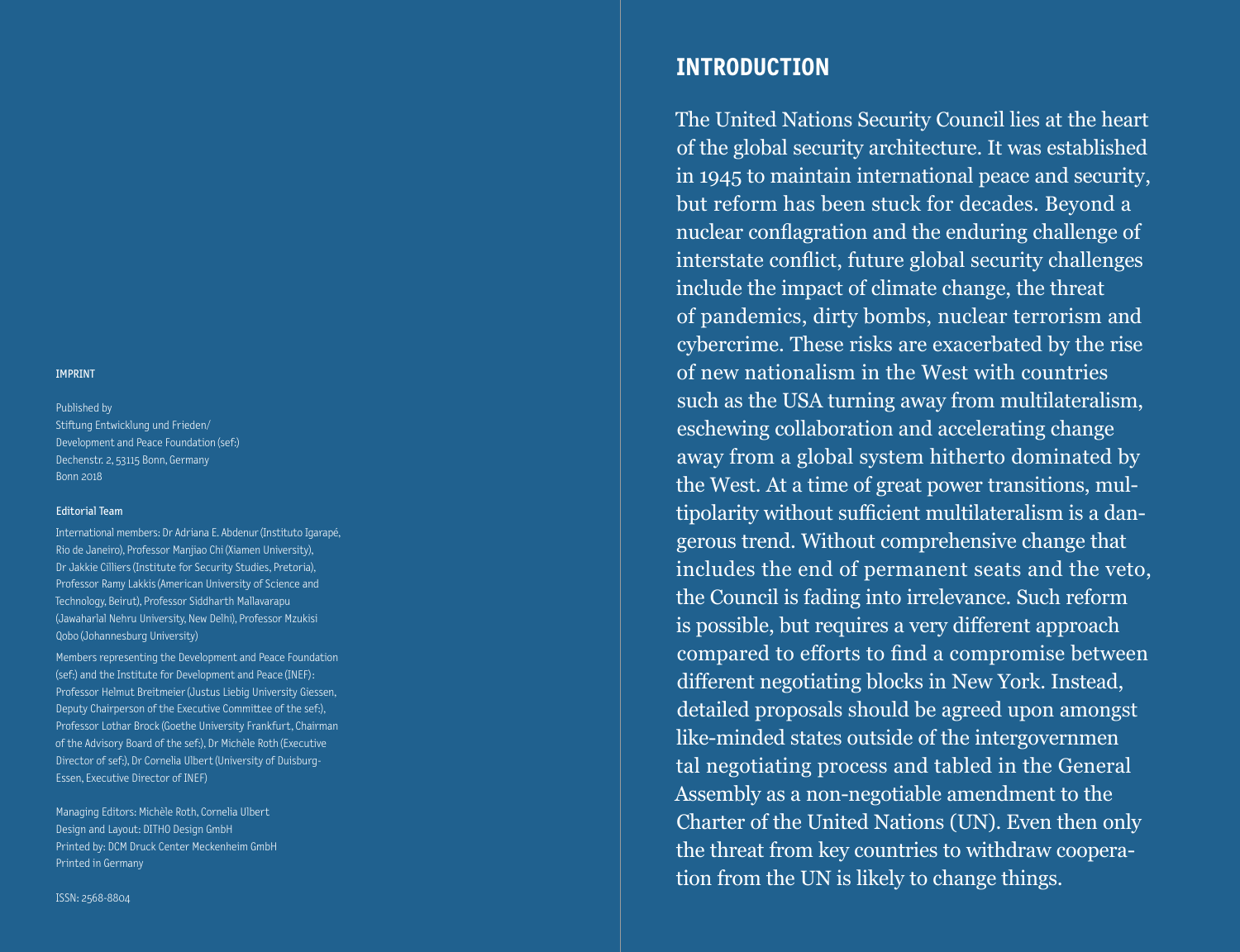## FROM A POST-WORLD WAR II ORDER TOWARDS A LEGITIMATE UN SECURITY COUNCIL (UNSC) FOR THE 21ST CENTURY

In the reformed UNSC, all regional seats are elected seats for 3 years; one third of these seats are renewable.





The Global Powers/Coalitions are not elected but defined by specific criteria (e.g. share of global economy, UN contributions, global population). They have no veto but enhanced voting power (counting for three).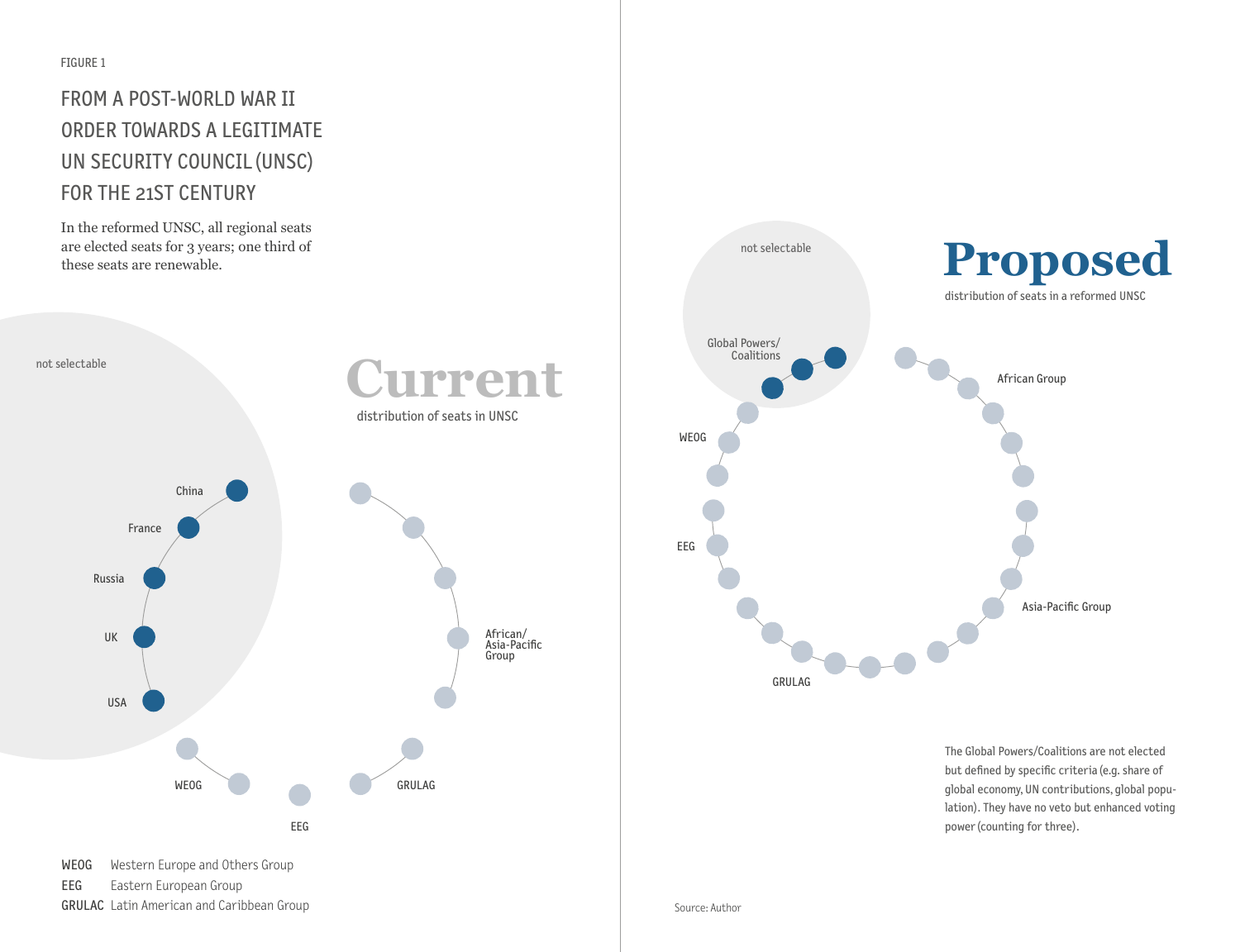## 1. A HISTORY OF FAILED REFORM

The last reform of the United Nations Security Council (UNSC) was more than 50 years ago when in 1965 the number of non-permanent seats increased from six to ten. More substantial reform has been on the agenda of the General Assembly of the United Nations (UNGA) since 1979 without progress despite dedicated attention from the world's top diplomats.

Formal discussions about UNSC reform began with the 1993 establishment of the "Open-ended Working Group on the Question of Equitable Representation on and Increase in the Membership of the Security Council and Other Matters related to the Security Council". After more than a decade of further discussion but no progress, member states decided, in September 2007, to accord the discussions the title of intergovernmental negotiations. The change of name did little to improve things and the impasse between key negotiating blocks is as intractable as it had ever been. The intransigence of the five permanent members (the P5, consisting of China, France, the United Kingdom, the USA and Russia), vested interests and national rivalries ensure that reform is blocked. There is no prospect of a negotiated compromise in the Intergovernmental Negotiations (IGN) sub-committee of the UNGA in New York that is tasked with UNSC reform.

For example, in April 2015 the chairperson of the IGN process, Jamaican Ambassador E. Courtenay Rattray, circulated a one-page Framework consisting of various headings that member states were requested to populate with their suggestions on reform. By mid-May, Rattray had received inputs from states and groups that represented close to two-thirds of the member states of the United Nations, subsequently summarised in a 24-page consolidated framework document (Kutesa 2015c). But opposition remained strong. Several blocks and states – namely the Arab Group, Uniting for Consensus (UfC) led by countries such as Italy, Argentina, Mexico and others, China, the Russian Federation, the US and the Lao People's Democratic Republic – did not want their proposals to be included in the body of summarised text, while a number of states appeared to be members of two or more negotiating groups and apparently supported different proposals.

Eventually Rattray's reappointment was prevented by pressure from P5 members on the government of Jamaica effectively scuppering the process. On 17.05.2016, the president of the UNGA, Mogens Lykketoft, abandoned

this most recent effort to develop a text for negotiations (there have been a number previously) and started afresh by circulating a letter and a short attachment called "Elements of convergence on two key issues of Security Council reform: the relationship between the Council and the General Assembly, and the size of an enlarged Security Council and working methods of the Council" (Lykketoft 2016). Two co-chairs were subsequently appointed for the IGN process and ahead of the third IGN session early in April 2017, the co-chairs circulated a short document on elements of convergence, communalities and issues for further conversation, known as "Food for Thought" (Thomson 2017a). The African Group – one of the five United Nations Regional Groups – subsequently rejected "Food for Thought" and reaffirmed its support for the text circulated by the president of the UNGA in August 2015 (cf. African Union Committee of Ten 2017). Despite these objections, by June 2017 the Food for Thought document had morphed into a six-pager that concluded with a list of 22 "issues for further consideration" (Thomson 2017b). This list includes every possible aspect of a reformed UNSC and fully reflects the absence of progress since 1979. In summary, after 38 years, diplomats in New York have not even been able to produce a text upon which to start a negotiating process.

The G4 (Germany, Japan, Brazil and India) struggles to excite others about their ambitions for permanent seats. Some P5 members, the UK and France in particular, claim that they are open to expansion but disagree on which states to support. The UfC struggles to move beyond broad principles involving longer-term seats and a commitment to an increase in size. Africa has backed itself into a corner with its Ezulwini Consensus demanding for two permanent seats endowed with veto power as well as five non-permanent seats. Besides its marginal prospects, the Consensus is unable to hide the deep divisions amongst its members. The Arab Group wants its own permanent seat, the East Europeans have advocated a second dedicated non-permanent seat for themselves, and the Small Island and Developing States (SIDS) group wants a dedicated cross-regional seat in return for its support for additional permanent seats.

The permutations of possible reform become more complicated with each new round of negotiations and the result is a reform process that is effectively moribund. The prospects for progress within the IGN process are non-existent. That alone makes the argument for a fresh approach and new thinking.

 $\sim$  6  $\sim$  7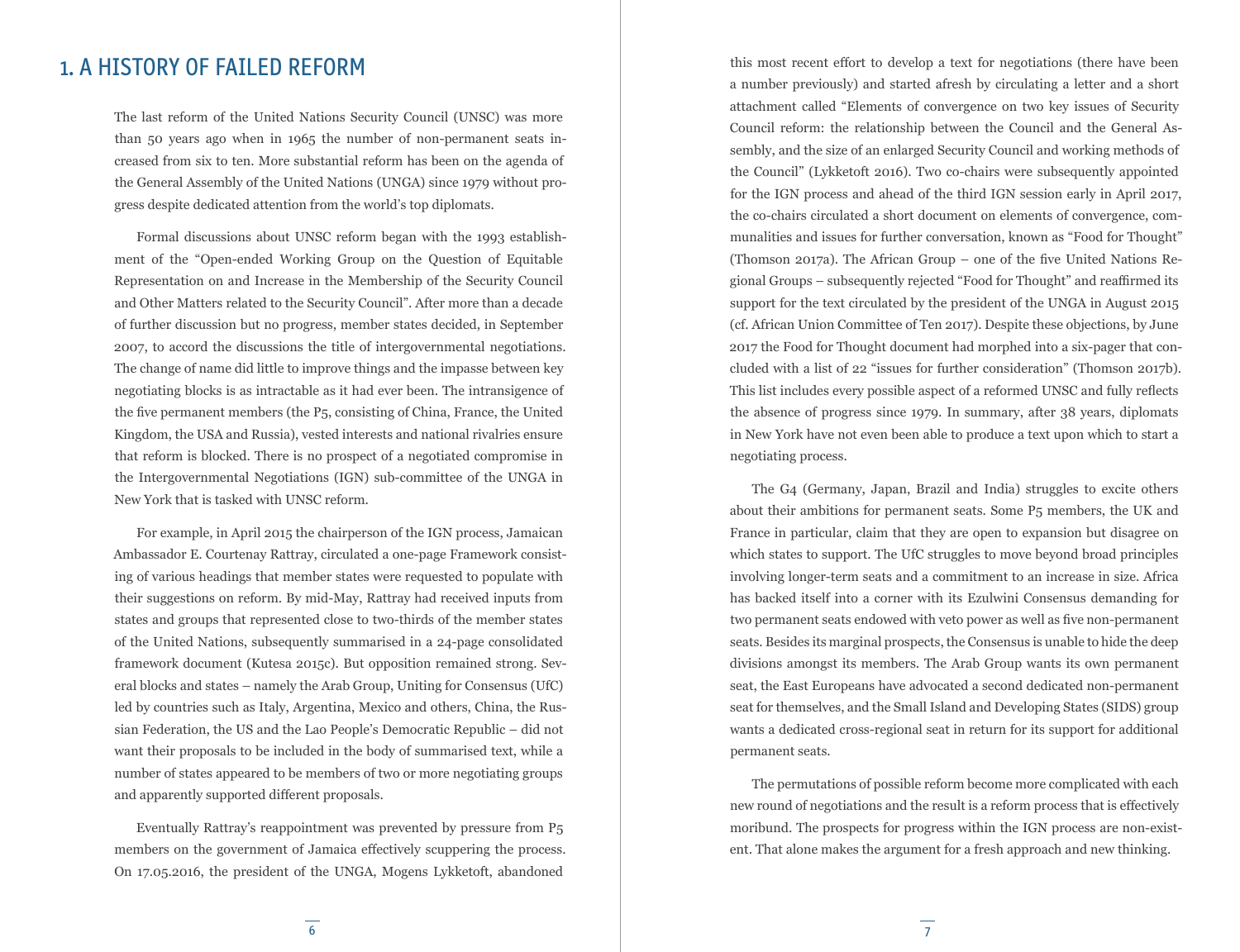## 2. WHY REFORM IS OVERDUE

The world has experienced massive and rapid change since 1945 when the UNSC, charged with the maintenance of international peace, was established. That event occurred after six years of unprecedented global conflict and many believe that it will require another global crisis before reform of the current Council could occur. That may be too late. Avoiding war between states was the primary concern of the drafters of the UN Charter. Interstate war has declined sharply for decades, leaving social turbulence within countries as the dominant form of political violence today. According to the Center for Systemic Peace (n.d.), levels of interstate and societal warfare declined dramatically through the 1990s to the early 2000s, falling over 60% from their peak levels in the 1980s. But this appears to have changed in the mid-2000s back to an increasing trajectory. Most of the increase has been in the Middle East and North Africa (MENA) where Western and Russian interventions have made things worse during and in the aftermath of the Arab Spring. In 2017 there were 28 states directly affected by ongoing wars, of which half are protracted conflicts that have persisted for more than ten years. These include Afghanistan, Colombia, the DR Congo, India, Iraq, Israel, Myanmar, Nigeria, Pakistan, the Philippines, Somalia, Sudan and Turkey (Center for Systemic Peace n.d.).

The UN system has for more than seven decades driven substantial improvements to the daily lives of the world's people. Despite its many flaws, the UNSC has contributed immeasurably to the management of global conflict, including the avoidance of a nuclear conflagration. UN peacekeepers and observer missions have stabilised dozens of conflicts and helped to establish the foundations for peace and development in many fragile and conflict-torn countries. Despite frequent rumblings of discontent, no country even if being placed under sanction, or subjected to armed action authorised by the Council has ever felt strongly enough about its treatment at the hands of the UNSC to leave the UN. The only exception is Indonesia which did so briefly in 1965 in protest at Malaysia assuming a seat on the UNSC. And it is important to note that the UN Charter does not provide for withdrawal, exactly to avoid countries resorting to blackmail. But the Council did not build in mechanisms for its own evolution. It has not kept pace with a changing world to account for future shifts in global power and is steadily losing relevance.

An unreformed UNSC is merely a relic of a bygone era. High income states are frustrated by perceptions of waste and inefficiency in the UN forgetting how miniscule its financial and material capabilities are when compared to its expansive mandate. Poor states complain about lack of representation in the UNSC making the obvious point that since they are often the subject of UN decisions, their role in the oversight and management of mandates and decisions needs to be significantly larger. The result is a debate that is often dominated by the purported dichotomy between effectiveness and participation/representation. To a large degree, greater effectiveness and enhanced legitimacy are, however, two sides of the same coin. The one cannot be achieved without the other. The UNSC and the international community already pay a huge price for the maintenance of an anachronistic system that lacks legitimacy and that is unable to constructively engage in big and sometimes even smaller crises.

Among recent examples of UNSC dysfunction is its inability to effectively address the crisis in Syria where more than 400 000 people have died so far, 5 million are refugees and a further 6.3 million are internally displaced. This is the most severe conflict of the 21st century; yet the UNSC has been impotent, largely because of the veto power wielded by the P5 which is undoubtedly the most serious impediment to the UNSC's future ability to fulfil its global security mandate. The veto by the US has also blocked multiple resolutions on Israel, and Russia's veto power stood in the way of UNSC action when it annexed Crimea.

The UNSC also faced severe criticism from human rights groups in 2016 when it failed to impose an arms embargo on South Sudan (Human Rights Watch 2016). This is a country where African Union and UN investigators have documented war crimes, including mass killings and rape of civilians, and forced recruitment of children by warring parties. Among other tragedies where the UNSC failed to take effective steps are the genocides and humanitarian crises in Rwanda, Darfur and South Sudan, with a combined death toll of 1.5 million (Genocide Watch n.d.). Some parts of the world will be placed at great risk without the potential of UNSC support and intervention. Africa and the Middle East are two regions with the highest armed conflict and terrorist burden globally, enabled by weak governments, porous borders and the rapid rise of violent extremism. The drivers of instability in these two regions differ quite fundamentally, but both will very likely need sustained UNSC support and engagement in the future. There is also a large challenge of national consolidation that will continue to require the attention of the international community.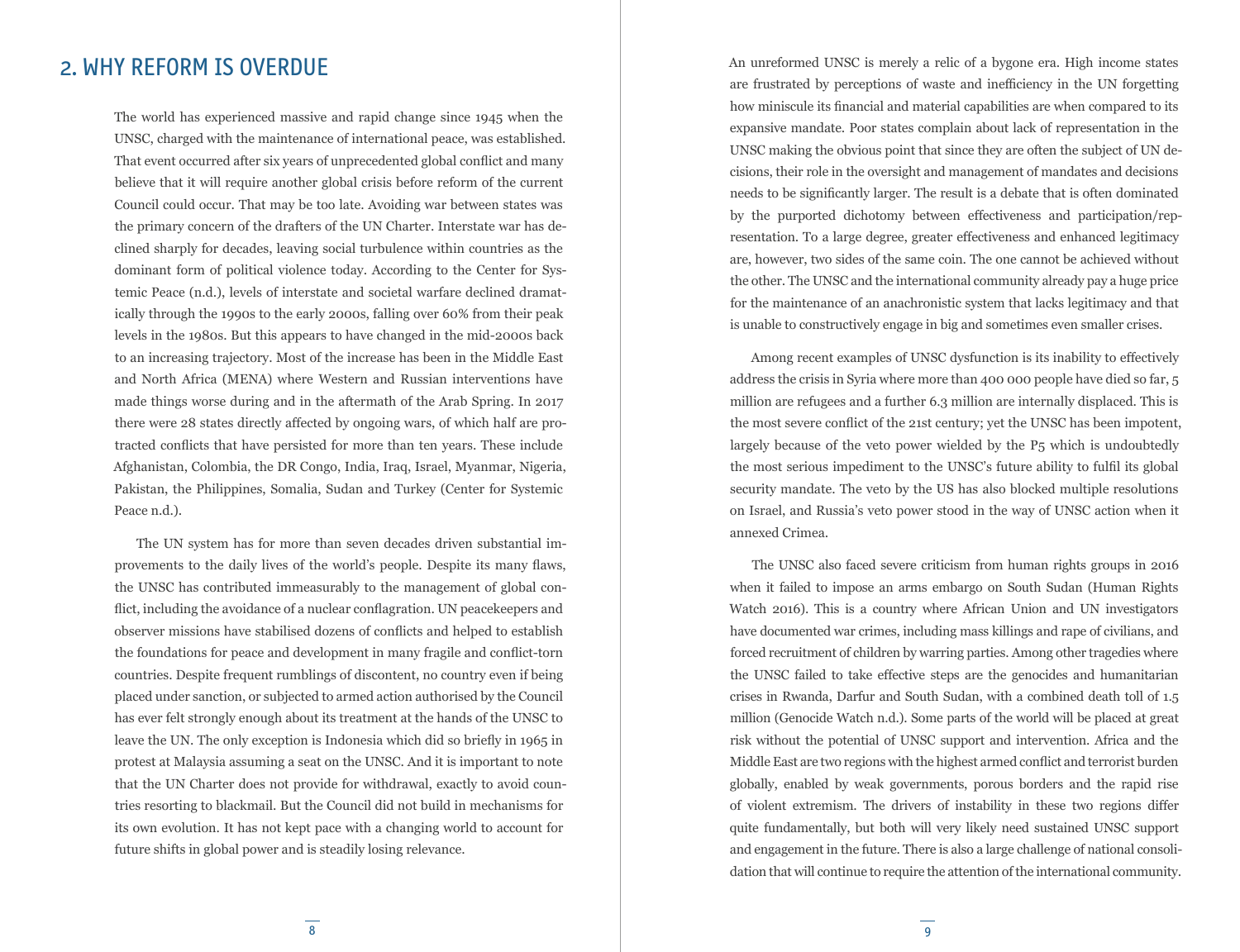## 3. SECURING A CHANGING WORLD

A mere 51 states signed the founding charter of the United Nations 72 years ago. The UN now has 193 member states in a world that is very different from the circumstances at the end of the Second World War (WW II). Although the world is unlikely to witness the rapid increase in UN members that followed the end of colonialism in the 1960s, and the dissolution of the former USSR in the 1990s, the trend towards greater assertion of national identity is likely to continue. This is expected to further increase UN membership. Secession is likely in large countries such as Nigeria, and the demands for independence by ethnic groups such as the Kurds could affect a large neighbourhood. The rise of sub-national identities is also evident in richer countries, as seen in Canada, Belgium and currently with Catalonia in Spain. Yet borders are most likely to be redrawn in the Middle East and Africa, two regions that face the most intractable state consolidation and state formation challenges.



History and forecast of the number of UN member states



Source: Author

A modest trend forecast [see Figure 2] would expect around 210 members in 2053 and 226 members by 2089. The expected increase in the number of states is likely to be matched by the continued push for more autonomy and decentralization of power to sub-state and city level. The result is a continued, if slower, momentum towards global fragmentation. The steady increase in the number of states will accentuate the large deficit in the representation of

the UNSC. In addition to global fragmentation, the relationship between four core challenges motivate for much greater urgency in efforts to reform the Security Council.

#### 3.1 MIND THE INCOME GAP

Inequality between and within countries and regions is emerging as the primary deep driver of global tensions. Africa's total population in 2015 was two and a half times the size of that of Europe and by 2053 will be five times larger. These discrepancies in numbers would not matter were it not that the average income of Africans is only 13% that of Europeans. The number of Africans that live in extreme poverty (below 1.90 US-\$ per person per day) is likely to exceed the entire population of the European Union with its current 28 members by 2022 (International Futures v 7.31). The large income disparities on top of its much younger population will change over time, but not significantly and will inevitably drive migration as well as instability since youthful populations are also more socially turbulent. This is just one example but migration and the movement of populations have steadily demanded more attention from the UNSC in a trend that is likely to continue to intensify.

#### 3.2 RESOURCE COMPETITION AS A DRIVER OF CONFLICT

Global peace after 1945 unleashed unprecedented economic growth. However, the trend in increased wealth is not sustainable. Growing populations and expectations of prosperity require resources in some regions that may not be available for future generations. And while resource competition has often resulted in cooperative solutions, it is also a driver of conflict that will demand the attention of the UNSC.

#### 3.3 NEW THREATS

In general and aside from post-2010 developments, the world is a more peaceful place than it has ever been before. Yet that comfort needs to be balanced with the potential impact of armed conflict amongst nuclear armed states. Although nuclear proliferation has proceeded more slowly than most analysts expected, analysis by think tanks such as that done by the James Martin Center for Nonproliferation Studies are that the current nine nuclear weapon states (the USA, Russia, UK, France, China, India, Pakistan, Israel & North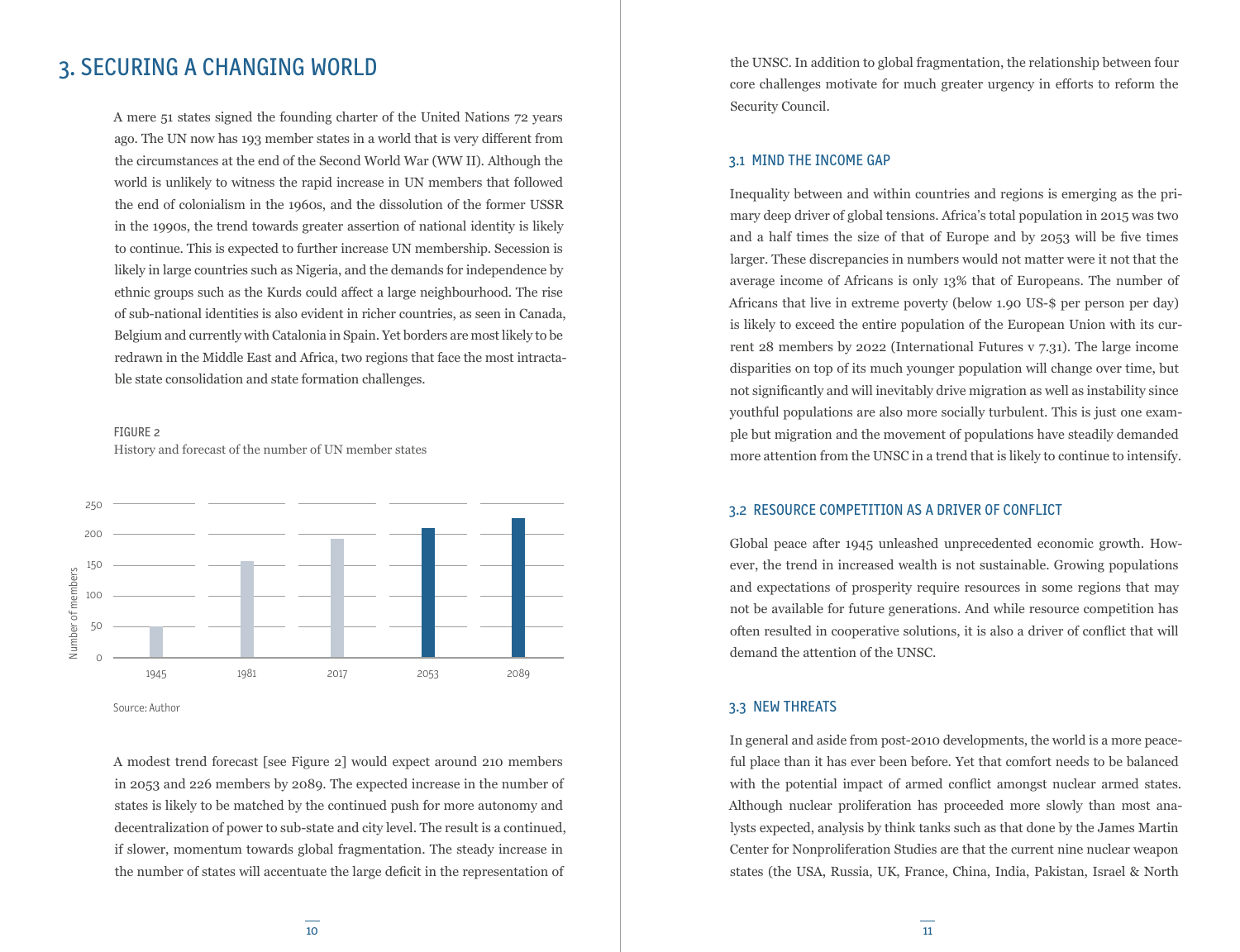Korea) could be joined by a number of others such as Iran, Saudi Arabia, Egypt and Turkey over time (Potter/Mukhatzhanova 2010). Although fears about nuclear terrorism have declined, the prospects of a dirty bomb – a conventional bomb that spreads radioactive material over a large area – is probably within the reach of groups like the Islamic State. Already 26 countries have weapons grade fissile material and further leakage from countries like Pakistan and North Korea (both known proliferators) is very possible.

Conventional war in a defined battlefield has declined, but the current cycle of ongoing political violence of fluctuating intensity and shifting locality means that no state is immune from attacks on civilians. In one sense the entire world is the future battlefield.

The world also faces many new challenges which the founders of the UN in 1945 could not have foreseen. Population and economic growth already impacts on climate, agriculture, political stability and where people can live. These developments will put new pressures on global leadership and the ability to respond to threats such as pandemics. The UNSC is not designed or intended to deal with developmental issues, but it will inevitably have to deal with the impact of climate change and resource competition on top of new and traditional security threats. Other transnational threats such as terrorism and cybercrime are already straining national capacities whilst the impact of cyber-attacks and global pandemics all present a clear and present danger. The world is vastly more interconnected, and the surge in physical and digital communication has created new global security risks.

#### 3.4 POWER TRANSITIONS UNDERWAY

Today, only the USA and China occupy a global leadership role. The other P5 members no longer represent the primacy of economic and military power, population size or technological leadership. Even in Europe, France and the UK have steadily had to cede regional leadership to Germany, a country that is reluctant to assume a leadership role given its history as aggressor in WW II. In the years after WW II, the relative 'power potential' of individual states was measured with reference to factors such as population size, iron/steel production and the size of armed forces. Today, we have more granular measures of relative power, including technological sophistication, economic size, number of nuclear warheads and ability to project soft power through diplomatic engagement, trade and investment. The International Futures (IFs) system that

is used for most of the forecasts in this paper (see references section) includes efforts to account for technological sophistication as well as other measures of soft power in its Hillebrand-Herman-Moyer Index of power potential.

#### FIGURE 3

Composition of Hillebrand-Herman-Moyer power potential index



Each of the five categories has a number of sub-categories that in turn draws its data and forecasts in International Futures not shown here

Source: International Futures v 7.31

The index suggests that by the early 2020s, China will have a larger percent of global power potential than the USA. India would overtake a declining USA shortly after 2040, inching up on China over subsequent decades [see Figure 4]. Beyond the possible shifts in power potential in future decades, this forecast of power reflects a distinctly two-tiered world within which two, eventually three countries alone would collectively account for 30-40% of global power potential. Beyond the need for greater proportional representation, a reformed council should ensure that these inordinately powerful and influential countries are included in the council.

Without reform it is just a matter of time before the UNSC becomes fully irrelevant as international frustration grows at the lack of UNSC legitimacy and impact, as has already been the case with international financial institutions. And it is not unlikely that large countries that should legitimately be counted as part of the P5, such as India, commit to alternative structures, obstruct or ignore decisions, as the USA and Russia already do, should this impasse not be addressed. Further fragmentation in global security governance would bring great uncertainty to an already fragile world. It is a dangerous and unnecessary risk.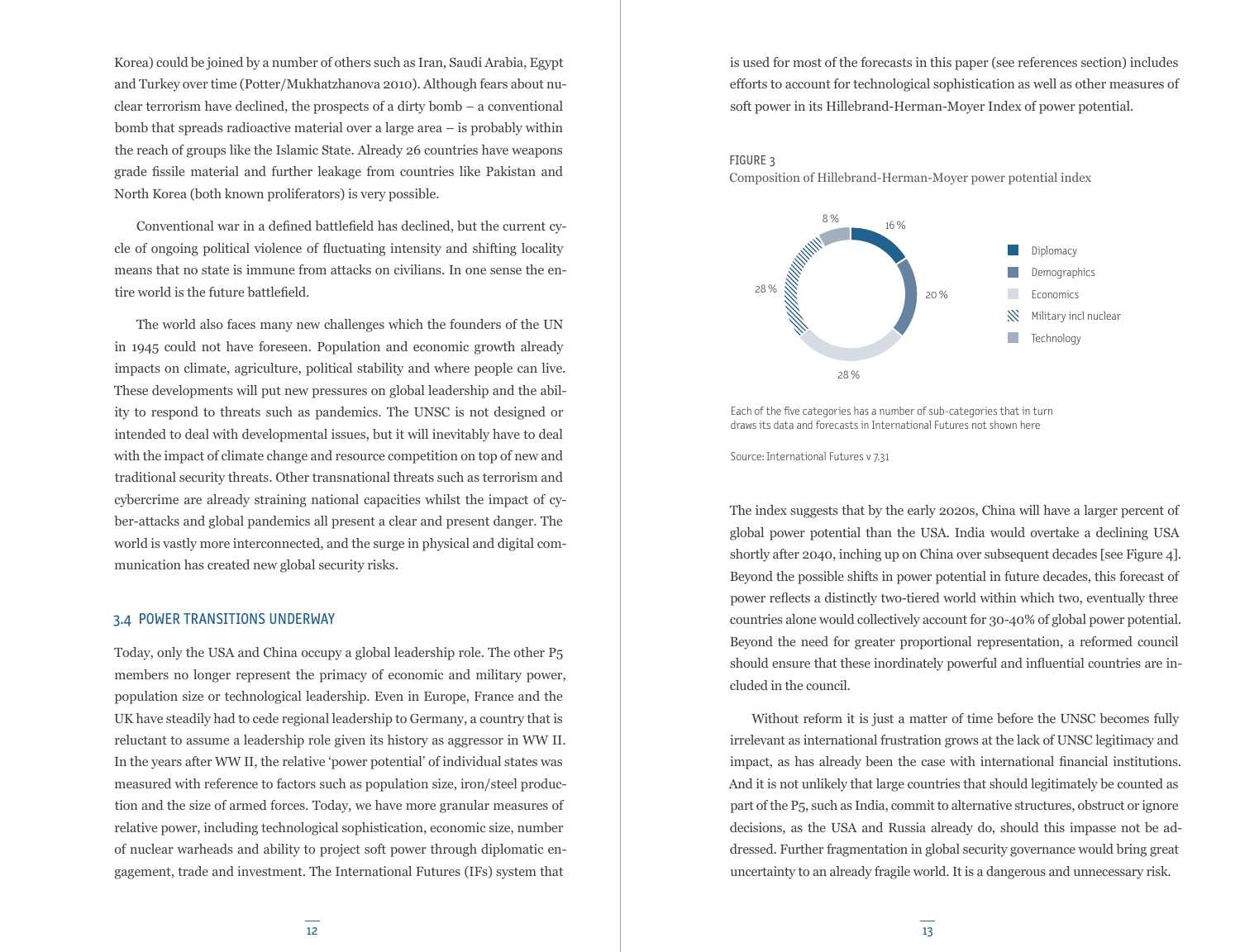

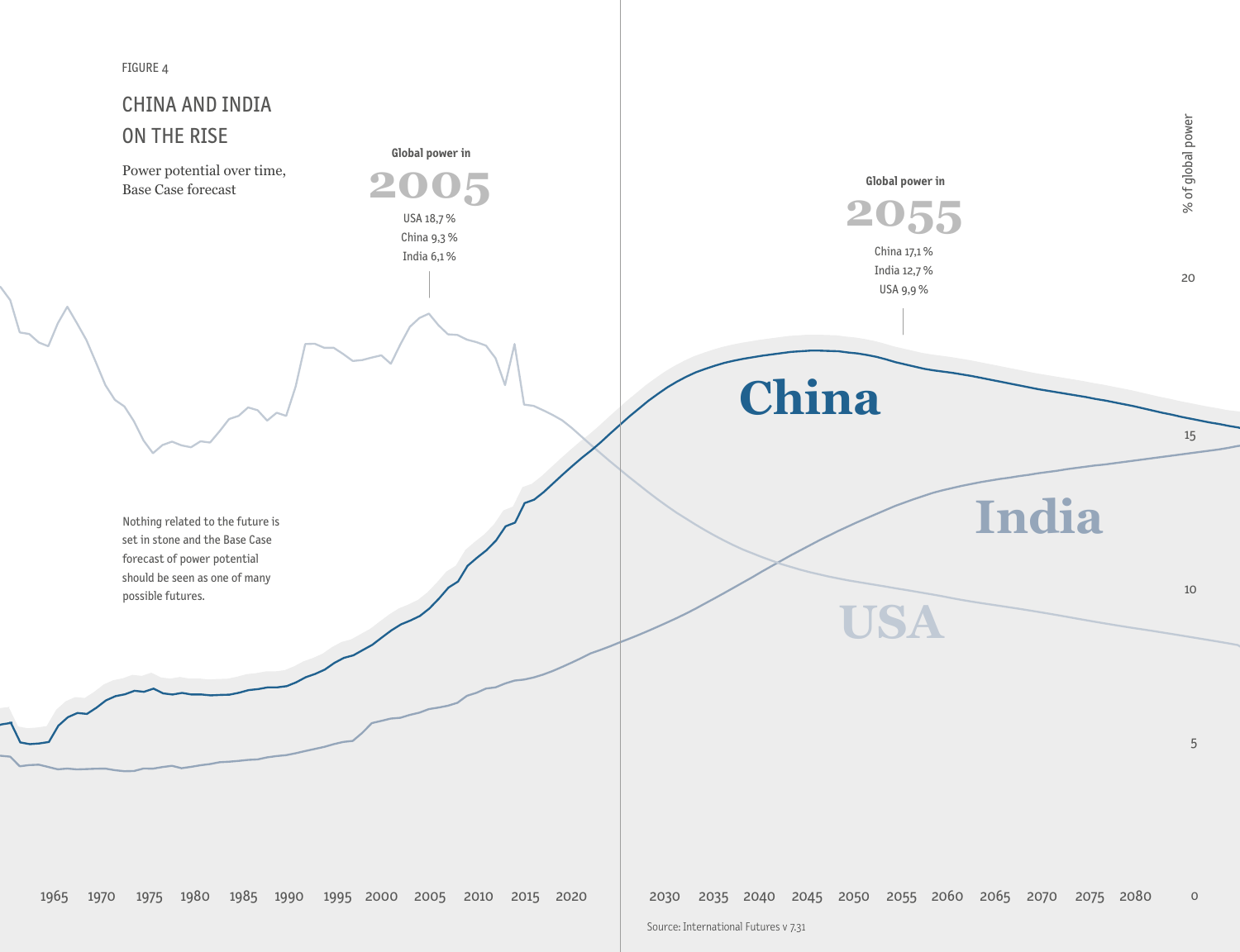## 4. THINKING DIFFERENTLY

A political and intellectual leap is required to overcome the current frustrating impasse between various negotiating positions and groups. Reformers probably only have a window of a few years before the rise of China cements a bi-polar configuration that in some respects may be reminiscent of the Cold War era, but this time locking out contenders such as India whilst continuing to marginalise the rest. This is crucial because India is likely set on a pathway towards great power rivalry with its neighbour China.

In previous centuries, great power rivalry within a region has repeatedly resulted in war. This time such conflict would be between nuclear-armed states each of which possesses the destructive capacity to obliterate its opponent if it strikes first. Ahead of that development, reform of the UNSC should create a system that represents states on a proportional basis and in this manner shift power from the great powers of yesterday to reflect the changes and dynamics of the 21st century.

## 5. TOWARDS A UNSC FIT FOR THE FUTURE

#### 5.1 BALANCE OF TENSIONS

Any realistic prospect for more effective global security governance needs to accommodate a number of challenges, each of which is discussed in more detail below:

- the constraints of the current system in particular the intransigence of the P5 and their desire to retain their veto power – implying that states in favour of reform will have to go beyond playing musical chairs in the IGN,
- the need for greater UNSC effectiveness and capacity that likely implies the need for regions to consider minimum criteria in proposing states for elections to the UNSC,
- the need for increased legitimacy and representation a requirement that can only be met with the expansion of the size of the Council based on a system of proportional elections,
- the importance of ensuring that the great powers of the future are included in a reformed UNSC in a manner that it does not hamstring the Council – implying the end of permanent seats and the veto,
- providing for the desire of groupings such as Africa, Europe and others to act as coalitions within the Council should they so desire,
- that UNSC reform should unfold gradually, and reflect/accompany the likely shifts in states' power and influence,
- measures to remove particularly contentious issues that could inhibit reform from the agenda of a reformed Council as well as measures to break procedural deadlocks, largely relying on the International Court of Justice in this regard and
- a system of regular review.

The IGN is stuck and the only sensible approach is to develop detailed proposals outside it and to confront the P5 with a proposed amendment to the Charter within the General Assembly that is supported by the required two-thirds of states. For this to succeed, groupings such as Africa and Latin America need to agree while key countries such as India would need to be prepared to suspend their collaboration with the UN should the P5 block such an amendment.

#### 5.2 THE PROBLEM OF THE VETO

It is largely the veto that makes the UNSC dysfunctional. Therefore, it is illogical to argue for an increase in the number of states with veto power, or for its retention by the current P5. The veto has even been singled out as a threat to human rights, with Amnesty International claiming that the P5 had used their veto to 'promote their political self-interest or geopolitical interest above the interest of protecting civilians' (BBC 2015). Instead of protecting the weak against the strong, the anachronistic privilege of the veto undermines principled consensus. The veto affords the P5 inordinate influence, including the appointment of the UN Secretary General and amendments to the UN Charter. It detracts from the legitimacy and effectiveness of the UN system, and has hamstrung effective reform of the UN Human Rights Council, the Economic and Social Council (ECOSOC) and the multitude of other UN agencies and bodies.

#### 5.3 EXPANDED UNSC MEMBERSHIP

Based on several years of discussions of the civil society initiative "Elect the Council" the paragraphs below set out some of the key details that could be included in an amendment to reform the UNSC, starting with the size and basic composition of the UNSC.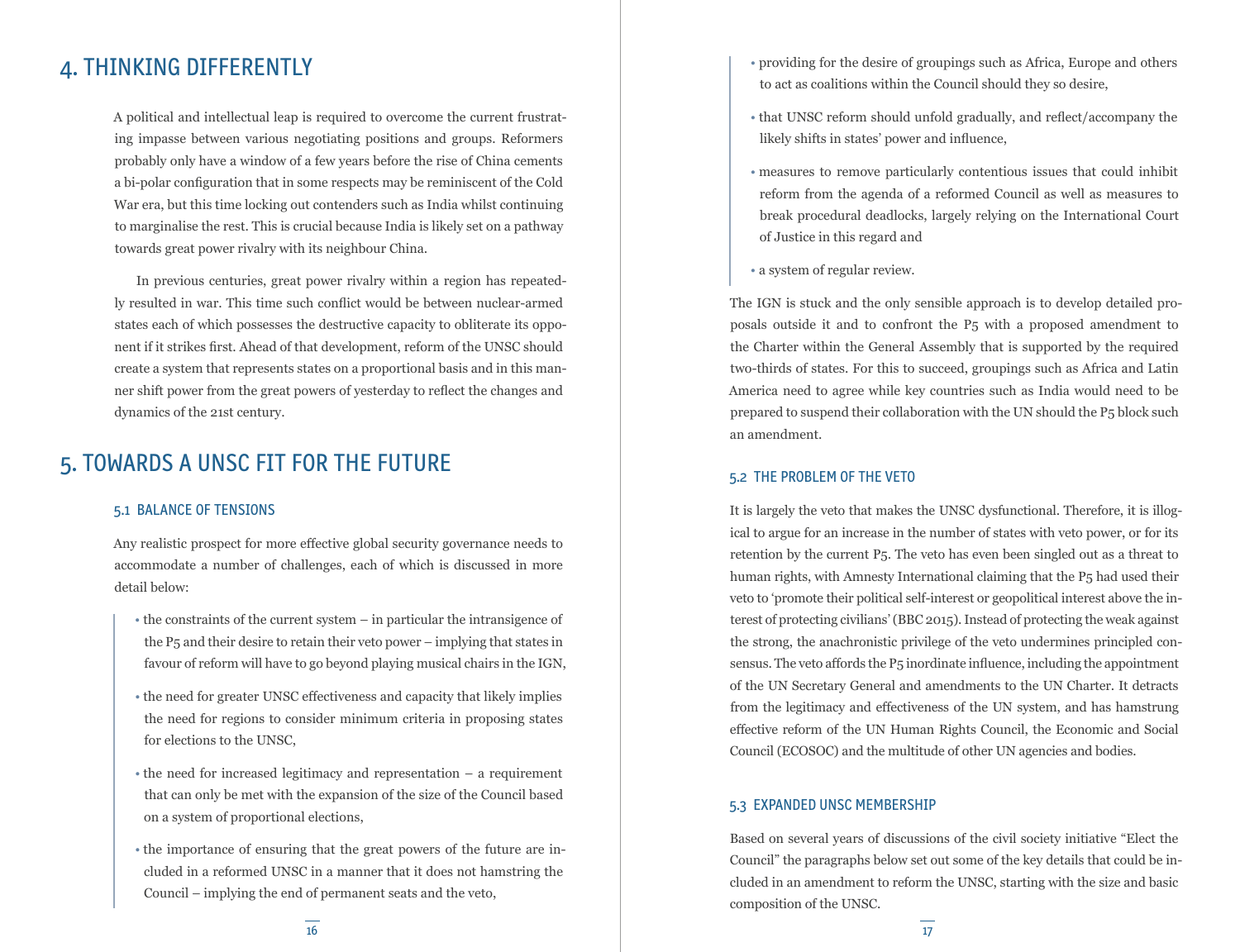There is general consensus that a more effective and representative UNSC would need to expand from its current 15 members. This would enable equitable representation by those countries and regions that are underrepresented – such as Africa and Latin America – while accommodating the need for greater representation on a proportional basis. This is relatively easy to achieve by allowing each of the five regional groups that currently elect the non-permanent members of the UNSC to nominate three countries for election to the UNSC in the General Assembly for every 22 members within that electoral group. This gives a UNSC membership of 24 elected seats instead of the current 10. The regional groups are the African Group, Eastern European Group (EEG), the Latin American and Caribbean Group (GRULAC), the Western European and Others Group (WEOG), and the Asia-Pacific Group.

Since a distinction needs to be made between regional leaders and other states desiring to serve on the UNSC, one of the three seats per 22 members could be designated as a regional leaders' seat where states could be immediately relected, as determined by that region. The terms for all elected countries should be extended from the current two to three years, to provide for greater continuity that will be lost with the phasing out of the P5. As the number of states in any regional group increases or decreases, this will automatically affect the allocation of seats in the UNSC, thereby accommodating changes in the membership of the various voting regions.

#### TABLE 1

Example of elected seats per voting region in the UNSC

| Regional<br>group | Current<br>number of<br>member<br>countries | Current % of<br>UN members | Proposed<br>renewable<br>3-year seats<br>on UNSC | Proposed<br>non-rene-<br>wable 3-year<br>seats on<br><b>UNSC</b> | Proposed<br>total elected<br>seats on<br><b>UNSC</b> |
|-------------------|---------------------------------------------|----------------------------|--------------------------------------------------|------------------------------------------------------------------|------------------------------------------------------|
| Africa            | 54                                          | 28.0                       | 2                                                | 4                                                                | 6                                                    |
| Asia-Pacific      | 53                                          | 27.5                       | 2                                                | 4                                                                | 6                                                    |
| EEG               | 23                                          | 11.9                       | 1                                                | $\overline{c}$                                                   | 3                                                    |
| GRULAC            | 33                                          | 17.1                       | 2                                                | 4                                                                | 6                                                    |
| WEOG              | 30                                          | 15.5                       | 1                                                | 2                                                                | 3                                                    |
| <b>Total</b>      | 193                                         | 100.0                      | 8                                                | 16                                                               | 24                                                   |

The USA is counted as a member of WEOG, currently it has observer status

Source: United Nations Department for General Assembly and Conference Management 2014

#### 5.4 CRITERIA FOR UNSC MEMBERSHIP

UN member states have vast discrepancies in population, economic heft, military power and diplomatic influence. This must be balanced with appropriate proportional representation on a reformed UNSC. Smaller states are particularly concerned that a Council composed of only larger states will not serve their interests. Yet it seems self-evident that states that serve on the UNSC should have a minimum capacity and track record if they are to contribute to global peace and security issues. This implies the need for minimum criteria for candidacy. Examples of such minimum criteria include:

- 1. experience peacekeeping deployment, engagement in humanitarian support, conflict resolution and participation in peacebuilding,
- 2. capacity resources such as diplomatic missions globally, in New York, Geneva and Nairobi, and in conflict-affected regions,
- 3. financial good standing with the UN and its agencies,
- 4. willingness to shoulder additional financial contributions to UN efforts on international peace and security, as determined by the UNGA,
- 5. respect for open, inclusive and accountable governance, the rule of law and international human rights standards.

Given the challenge for the General Assembly in applying these criteria, the logical approach is to leave it to each region to monitor and apply as they see fit.

#### 5.5 RECOGNISING GLOBAL POWER

A future UNSC that does not include the global powers of the 21st century will suffer from a lack of political and military clout. In addition to the expansion of the UNSC based on a proportional system, room must be made to include these global powers. To avoid a repeat of the current situation with the P5, such inclusion cannot be permanent nor can seats be allocated to specific countries. For example, an amendment to the Charter could include a provision that countries that meet three simple yet measurable criteria should automatically qualify for UNSC seats. An example of these criteria would be states that constitute at least 5% of the global economy, contribute at least 5% to the UN budget, and have more than 3% of global population. In recognition of their potential contribution to global peace and security these global powers should be allocated enhanced voting powers (in that their votes would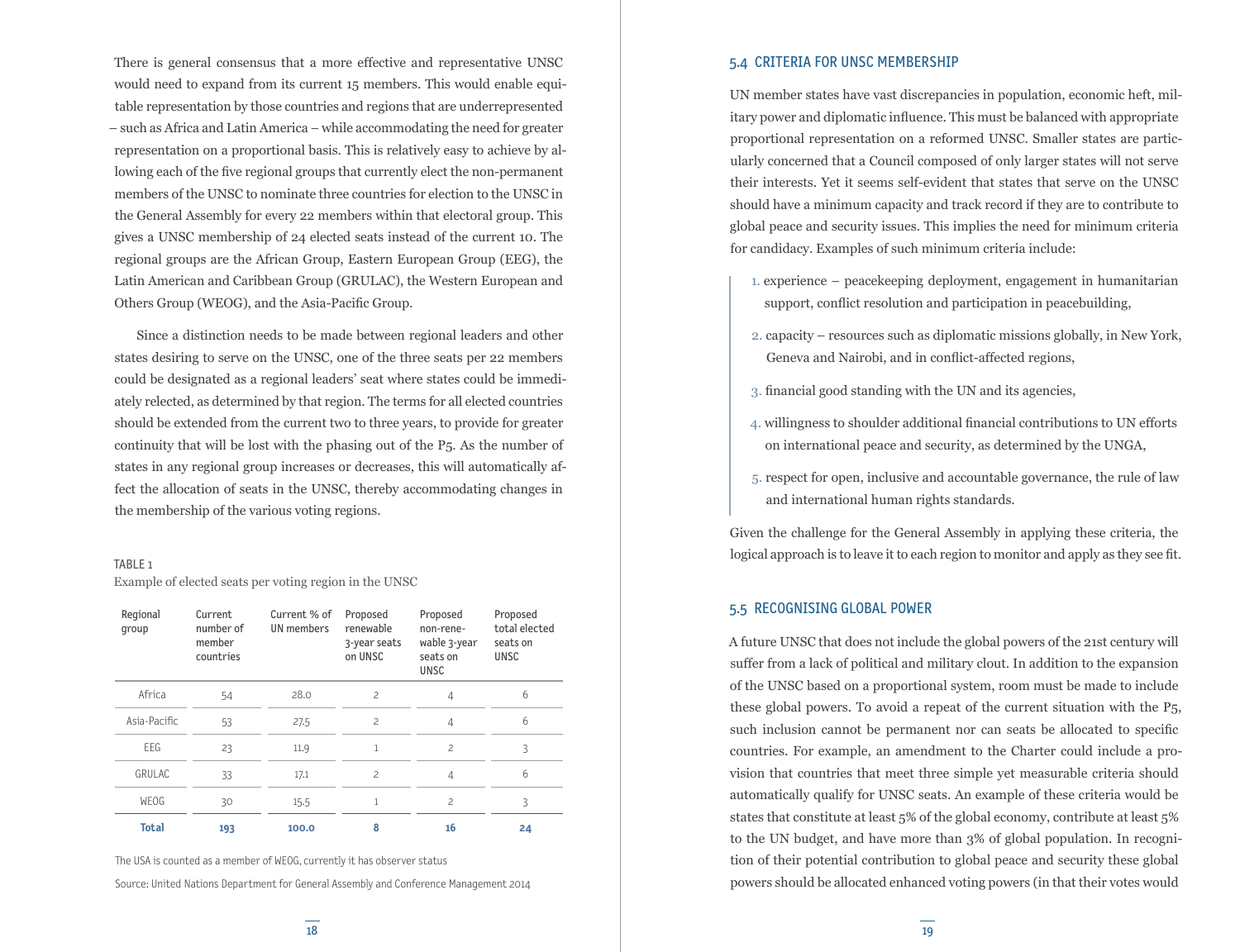count for three – but no veto). Groups of states, such as a future EU with a common foreign and security policy, or African states acting collectively, may wish to have their engagement with the UNSC reflect deeper regional integration. A reformed Council should therefore allow coalitions to qualify for such a global powers seat, so long as they meet the three criteria set out above. This configuration would trigger welcome changes in the composition of the current voting blocks [see Table 1]. Both substantive and procedural decisions within the UNSC should require a two-thirds affirmative majority.

The result of these proposals would be a simple, equitable and flexible structure that is representative of the various regions and of the membership of the UN generally. It balances the need for an increase in size with the need for effectiveness and efficiency whilst accommodating the great powers of tomorrow.

#### 5.6 THE NEED FOR A PERIOD OF TRANSITION

The current five permanent UNSC members have unprecedented privilege that they would not otherwise obtain, and will not readily agree to changes that dilute their power and status. Rather than move immediately from the current antiquated system to a fully reformed Council, it would be useful to include a transition period during which the P5 would remain members of the UNSC for up to two decades with additional voting privileges such as having their votes count for more (that are wound down over time) but without the veto. After reform, the current P5 members would only serve on the UNSC if elected by their respective regions or if they qualify in terms of the global powers criteria.

#### 5.7 REMOVING OBSTACLES

Beyond the veto and permanent seats there are a number of issues that could prohibit reform, such as matters around Israel and Palestine. One way out of this impasse could be to ask the outgoing UNSC to compile a list of, for example, five intractable issues that, for a period of up to 30 years, may not be subject to an additional Chapter VII UNSC resolution beyond the renewal and revisions of existing mandates. Under dire and specific circumstances this provision could be overruled by a supermajority.

Finally, there must be a mandatory review of the functions, role, composition and rules of procedure of the UNSC every 30 years.

#### FIGURE 5 Example of an interim vs a reformed UN Security Council



During the transition period China, Russia and the US/UK or France would occupy one of the threeyear renewable seats for the Asia-Pacific Group, EEG and WEOG respectively, hence the difference in the number of renewable seats between the interim and reformed UNSC

Source: Author

## 6. CONCLUSION

We will likely never rid the world of narrow national interests. But an integrated and interdependent world needs an enlightened approach that prioritises global concerns when responding to global threats. There is a clear requirement for a Council based not on historical precedent but on principle and electoral mechanisms reflecting today's power and population dynamics. It will likely result in a more cautious UNSC than one dominated by Western powers, but one whose authority and decisions will carry far greater force and legitimacy in the 21st Century.

UNSC reform is not an easy or a comfortable process. Various states, coalitions and interest groups will actively oppose and even undermine an agreement that weakens their advantage. But it is possible to reform the UNSC based on a comprehensive set of detailed proposals. Such reform requires states to embrace an enlightened vision of national interests and leadership. An appreciation of the extent to which the world of tomorrow presents many opportunities as long as we are able to manage the associated risks is needed.

It requires a region such as Africa to be prepared to step away from the Ezulwini Consensus on condition that agreement on such an amendment is achieved. It requires others to also enter into discussions outside of the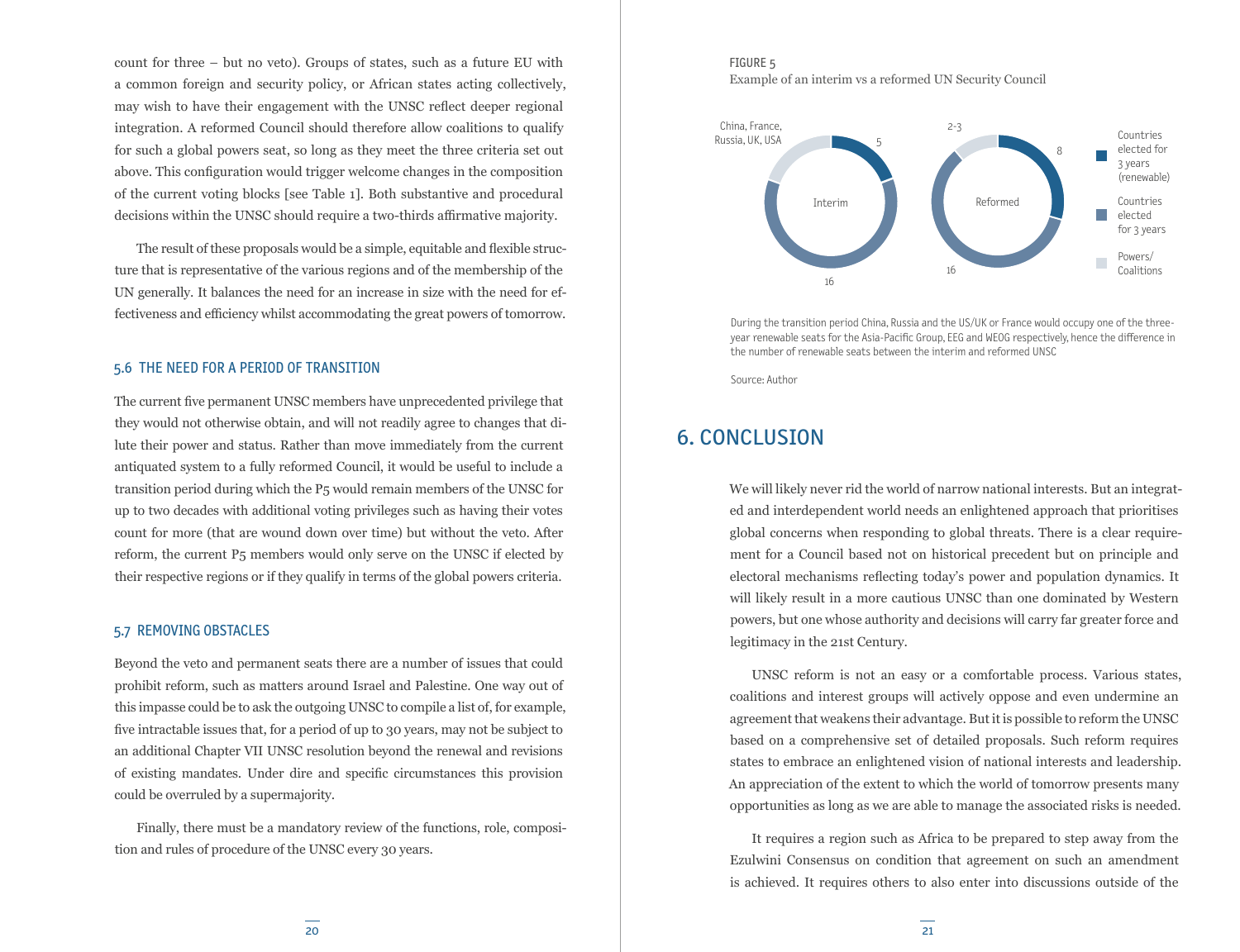IGN process in New York on a draft amendment to the UN Charter based on specific proposals, not principles open to national interpretation. Once 129 countries support such an alliance (the required two thirds majority), the alliance would table a non-negotiable amendment to the UN Charter in the General Assembly backed by the threat from key countries to withdraw from cooperation and support to the UN. Such an effort would likely require substantial support from civil society globally as well as from business. Even Russia, which has taken to the repeated use of its veto in recent years, would hesitate in alone opposing such a common, global approach.

## ANNOTATIONS

The proposals presented here were developed by the Elect the Council project on UNSC reform, Institute for Security Studies, Pretoria office: www.electthecouncil.org.

The forecasts presented in this paper were done using the International Futures (IFs) forecasting system version 7.31. developed and hosted by the Frederick S. Pardee Center for International Futures, Josef Korbel School of International Studies, University of Denver, Denver (CO).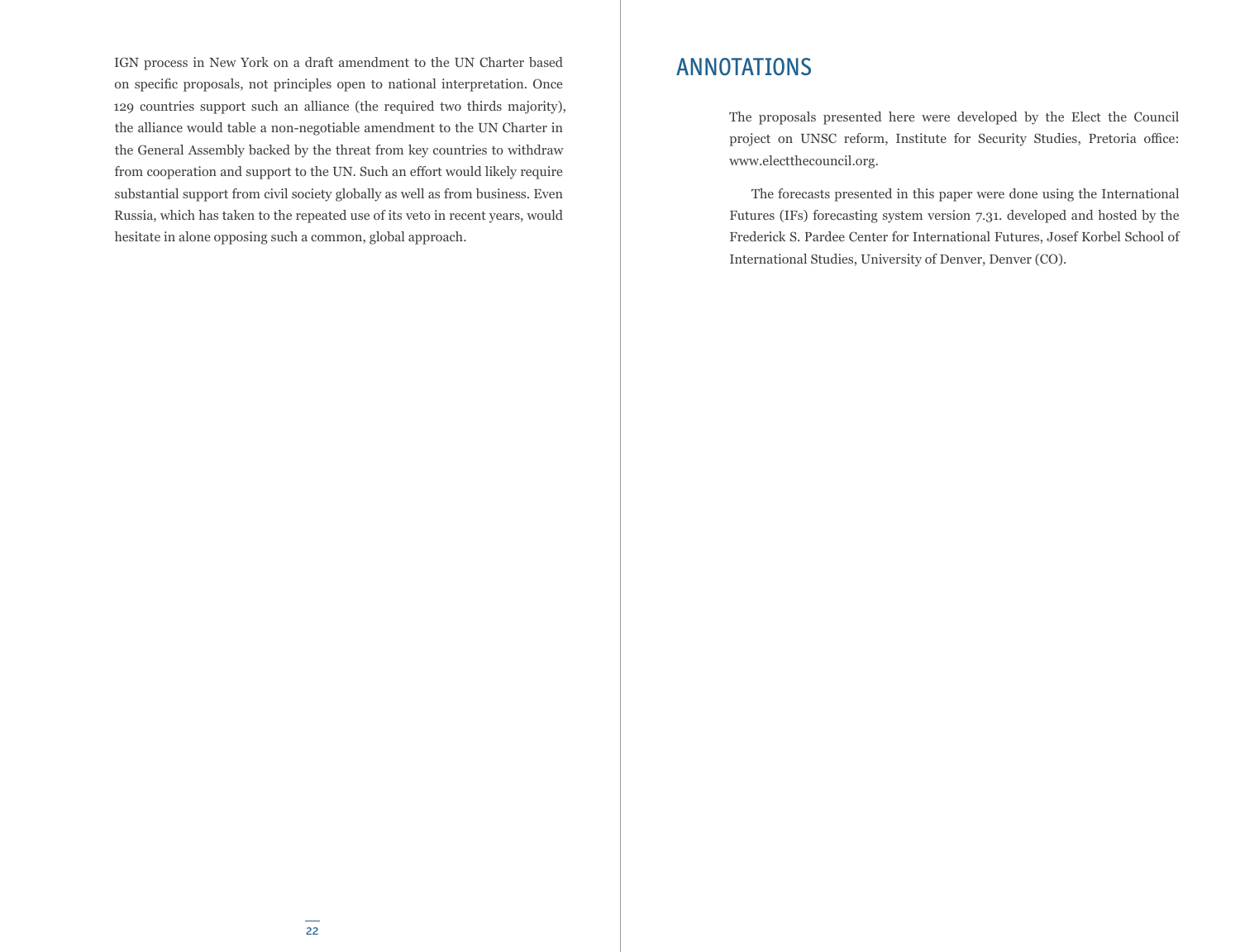## **REFERENCES**

AFRICAN UNION COMMITTEE OF TEN 2017: Outcome of the Malabo Consultative Summit of the African Union Committee of Ten Heads of State and Government on the Reform of the United Nations Security Council, 14-17 May 2017, Malabo, Republic of Equatorial Guinea, 14.-17.05.2017.

#### AFRICAN UNION COMMITTEE OF TEN 2017:

Communiqué of the Malabo Consultative Summit of the African Union Committee of Ten (C-10) Heads of State and Government, Malabo, 17.05.2017.

- BBC 2015: Amnesty calls on UN powers to lose veto on genocide votes, BBC World News from 25.02.2015 [\(http://www.bbc.com/news/](http://www.bbc.com/news/world-31617141) [world-31617141](http://www.bbc.com/news/world-31617141), 16.01.2018).
- CENTER FOR SYSTEMIC PEACE n.d.: Global Conflict Trends, Assessing the Qualities of Systemic Peace, Vienna (VA) [\(http://www.systemicpeace.](http://www.systemicpeace.org) [org,](http://www.systemicpeace.org) 16.01.2018).

#### CENTER FOR UN REFORM EDUCATION n.d.:

Independent information and analysis on proposals to strengthen the United Nations, New York (NY) [\(http://www.centerforunreform.org](http://www.centerforunreform.org), 16.01.2018).

#### EXECUTIVE COUNCIL OF THE AFRICAN UNION 2005:

The Common African Position on the Proposed Reform of the United Nations: The Ezulwini Consensus, 7th Extraordinary Session of the Executive Council of the African Union, 07.- 08.03.2005, Addis Ababa, Ethiopia.

GENOCIDE WATCH n.d.: Countries at Risk, Arlington (VA), George Mason University [\(http://genocide](http://www.centerforunreform.org)[watch.net/alerts-2/new-alerts/](http://www.centerforunreform.org), 16.01.2018).

HUMAN RIGHTS WATCH 2016: South Sudan: Arms Embargo, Sanctions Fail at UN Security Council ([https://www.hrw.org/news/2016/12/23/](https://www.hrw.org/news/2016/12/23/south-sudan-arms-embargo-sanctions-fail-un-security-council) [south-sudan-arms-embargo-sancti](https://www.hrw.org/news/2016/12/23/south-sudan-arms-embargo-sanctions-fail-un-security-council)[ons-fail-un-security-council](https://www.hrw.org/news/2016/12/23/south-sudan-arms-embargo-sanctions-fail-un-security-council), 16.01.2018).

KUTESA, SAM K. 2015a: Letter from the President of the General Assembly Sam K. Kutesa,

13.05.2015, SC/6A with attachments consisting of covering letter from the Chair of the Intergovernmental Negotiations on Security Council reform dated 13th May 2015 and amended framework document as populated by Member States.

- KUTESA, SAM K. 2015b: Letter from the President of the General Assembly Sam K. Kutesa, 05.05.2015, SC/6A with attachment consisting of covering letter from the Chair of the Intergovernmental Negotiations on Security Council reform dated 4th May 2015 and six letters conveying positions on Security Council reform received from Member States.
- KUTESA, SAM K. 2015c: Letter from the President of the General Assembly Sam K. Kutesa, 31.07.2015, to all permanent representatives with attachments consisting of Text for Intergovernmental Negotiations on the question of equitable representation on and increase in the membership of the Security Council and related matters.
- LYKKETOFT, MOGENS 2016: Letter from the President of the General Assembly Mogens Lykketoft, 17.05.2016, with attachments consisting of a letter from the Chair of the Intergovernmental Negotiations on Security Council reform dated 17th May 2016 and Elements of convergence on two key issues on Security Council reform: the relationship between the Council and the General Assembly, and the size of an enlarged Security Council and working methods of the Council.

#### POTTER, WILLIAM C./MUKHATZHANOVA, GUAKHAR

- (EDS.) 2010: Forecasting Nuclear Proliferation in the 21st Century: Volume 2, A Comparative Perspective, Stanford (CA): Stanford University Press.
- THOMSON, PETER 2017a: Letter from the President of the General Assembly Peter Thomson, 31.03. 2017, with attachments consisting of covering letter from the co-Chairs of the Intergovern-

mental Negotiations on Security Council reform dated 31.03.2017 and document Co-Chairs IGN GA71, Elements of Convergence, Communality and Issues for Further Consideration.

THOMSON, PETER 2017b: Letter from the President of the General Assembly Peter Thomson, 27.06. 2017, with attachments consisting of covering letter from the co-Chairs of the Intergovernmental Negotiations on Security Council reform dated 23.06.2017 and document Co-Chairs IGN GA71, Elements of Communality and Issues for Further Consideration.

#### UNITED NATIONS DEPARTMENT FOR GENERAL ASSEMBLY AND CONFERENCE MANAGEMENT 2014: United Nations Regional Groups of Member

States, n.p. ([http://www.un.org/depts/DGACM/](http://www.un.org/depts/DGACM/RegionalGroups.shtml) [RegionalGroups.shtml](http://www.un.org/depts/DGACM/RegionalGroups.shtml), 16.01.2018).

#### THE AUTHOR

#### DR JAKKIE CILLIERS

Chairperson of the Board of Trustees and head of African Futures & Innovation at the Institute for Security Studies, Pretoria

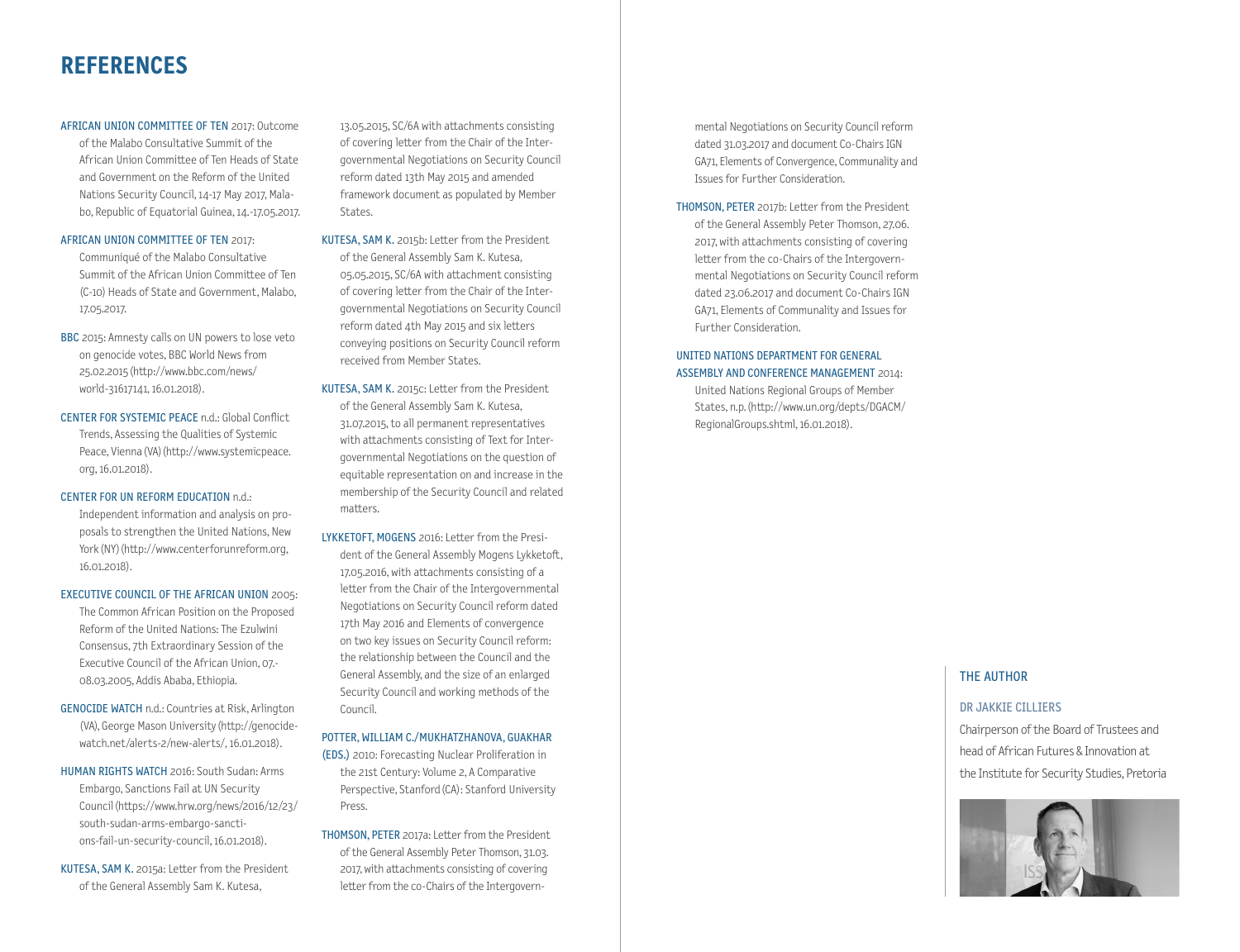© Stiftung Entwicklung und Frieden (sef:), Bonn Institut für Entwicklung und Frieden (INEF), Universität Duisburg-Essen, Duisburg